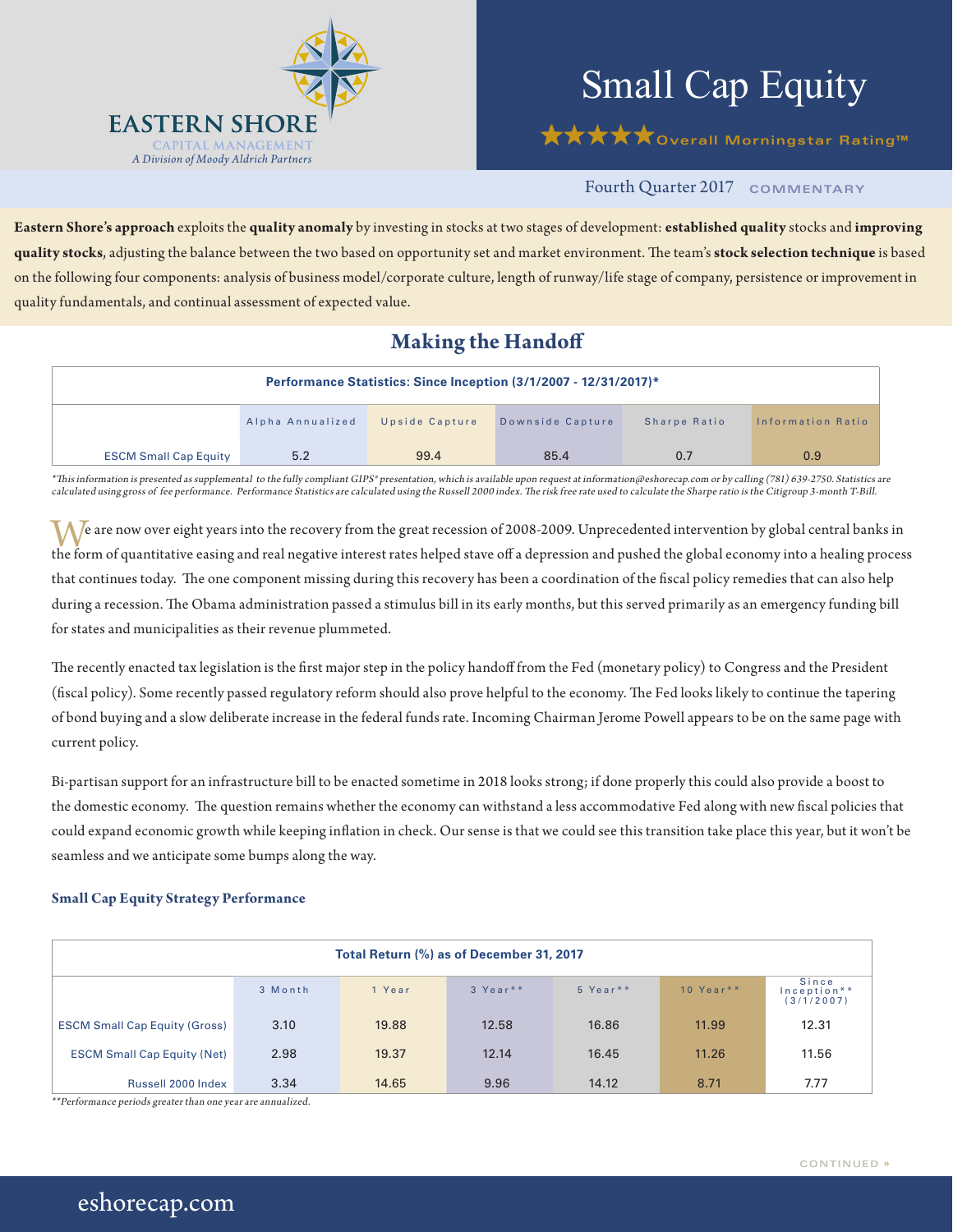

#### **2017 Results**

During 2017 the strategy posted a return of 19.9% gross of fees (19.4% net) beating the Russell 2000's return of 14.7% by approximately 5.2% gross of fees/4.7% net. Our process is designed to uncover exceptional businesses at reasonable prices, and 2017 was an interesting year from a factor perspective. Quality factors worked well overall and companies with higher market caps in the index generally outperformed, as did those with lower debt. ROE results were mixed: the highest ROE companies outperformed but so did the lowest. We are significantly overweight higher ROE companies so our positioning in this regard provided a net benefit to our performance.

The strongest contributors to the strategy's relative performance during 2017 were the Technology and Consumer Discretionary sectors. Within Technology, strong stock selection among semiconductor companies was the main driver of outperformance. Over the past few years we have recognized that the semiconductor industry is behaving differently than it has historically due to many factors. The main factor is the expansion of the total addressable market for semiconductors given the proliferation of mobile devices, the internet of things, artificial intelligence, selfdriving autos, and other innovations. The industry has become less cyclical as semiconductors are being incorporated into a broadening array of applications. The strategy was approximately 5% overweight the semiconductor industry at the end of the year.

Within Consumer Discretionary, our housing theme has also served the strategy well over the past few years. Data points tied to housing have trended positively for many quarters as the industry continues its slow, steady recovery. Millennials have at last become the leading cohort in the market and appear positioned to continue to lead in the near term. The rate of home ownership is increasing after years of decline and household formations are finally on the rise. Job growth is robust, and wages are ticking up. The strategy's housing-related holdings include a couple of home builders, a cabinet maker, and a mortgage insurer. All had strong fundamental and stock performance in 2017, and our outlook remains positive on this theme for 2018.

#### **Fourth Quarter 2017 Results**

During the fourth quarter, the Eastern Shore Small Cap Equity Composite rose 3.1% gross of fees (3.0% net) slightly lagging the Russell 2000 by 24 basis points gross of fees (36 bps net).

The Consumer Discretionary space performed well in the quarter from both an absolute and relative perspective. While this has been a tough space overall for many consumer names due to the "Amazon effect", we have been able to find several less exposed companies that are thriving in today's economy. Housing was a key driver in this area as we had one of our housing related names, American Woodmark (AMWD), make a transformative acquisition. The firm is a leading cabinet maker serving both the repair and remodel and new construction markets. Another strong performer was LGI Homes (LGIH) which specializes in communities for first time home buyers.

Technology was another strong area for the portfolio in the quarter. We have been overweight semiconductor and related services for over a year, and we had several of these names post solid performance. Healthcare was the toughest area in the quarter from a relative perspective, although it ended up with the best absolute return for the year.

| $Q4$ Top 5 Contributors <sup>†</sup>             |                    |                            | $Q4$ Top 5 Detractors <sup>†</sup>  |                  |  |
|--------------------------------------------------|--------------------|----------------------------|-------------------------------------|------------------|--|
| <b>Security</b>                                  | Avg. Weight<br>(%) | <b>Contribution</b><br>(%) | <b>Security</b>                     | Avg. Weig<br>(%) |  |
| <b>American Woodmark Corporation (AMWD)</b>      | 2.12               | 0.67                       | Paratek Pharmaceuticals Inc. (PRTK) | 0.95             |  |
| LGI Homes, Inc. (LGIH)                           | 1.08               | 0.46                       | Eagle Bancorp, Inc. (EGBN)          | 1.83             |  |
| <b>Rogers Corporation (ROG)</b>                  | 1.57               | 0.31                       | Pegasystems Inc. (PEGA)             | 1.23             |  |
| <b>Cabot Microelectronics Corporation (CCMP)</b> | 1.65               | 0.27                       | <b>Clovis Oncology (CLVS)</b>       | 1.13             |  |
| Kennametal Inc. (KMT)                            | 1.37               | 0.26                       | <b>Cambrex Corporation (CBM)</b>    | 0.54             |  |

| $Q4$ Top 5 Detractors <sup>†</sup>  |                    |                            |  |  |
|-------------------------------------|--------------------|----------------------------|--|--|
| <b>Security</b>                     | Avg. Weight<br>(%) | <b>Contribution</b><br>(%) |  |  |
| Paratek Pharmaceuticals Inc. (PRTK) | 0.95               | $-0.33$                    |  |  |
| Eagle Bancorp, Inc. (EGBN)          | 1.83               | $-0.26$                    |  |  |
| Pegasystems Inc. (PEGA)             | 1.23               | $-0.24$                    |  |  |
| <b>Clovis Oncology (CLVS)</b>       | 1.13               | $-0.24$                    |  |  |
| <b>Cambrex Corporation (CBM)</b>    | 0.54               | $-0.24$                    |  |  |

# eshorecap.com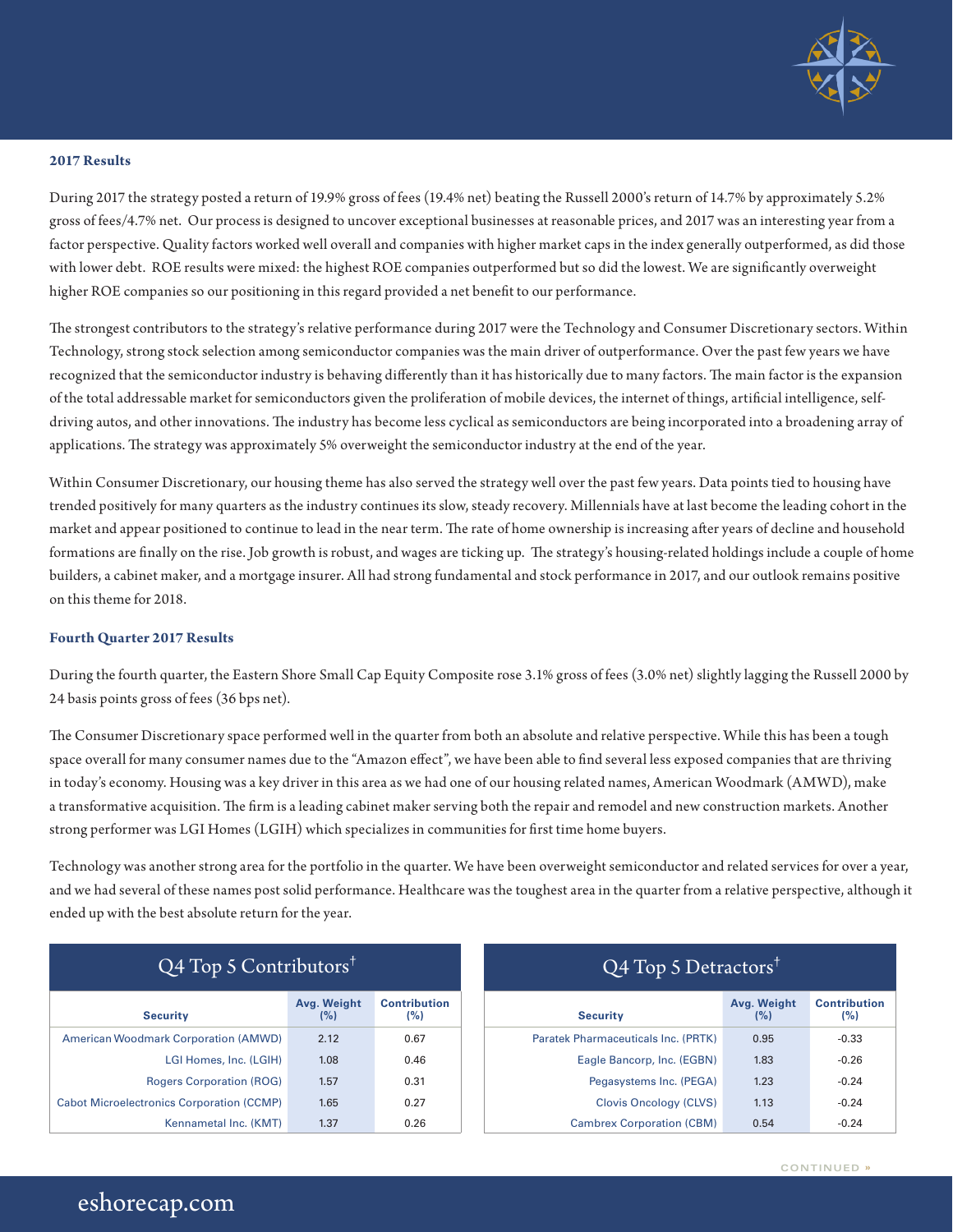

#### **Outlook**

As we look ahead, we see many positive indications that the U.S. and global economies are accelerating in tandem which we have not seen since 2007. Global synchronized growth has historically been good for equities which bodes well for the year ahead but not without some risks and uncertainties.

Correlations among individual stocks are at multi-year lows, a favorable environment for active stock pickers. The recently passed tax legislation is particularly good for small caps, which are more domestically focused and in general have higher tax rates than their larger counterparts. A potential infrastructure bill would benefit a significant segment of domestic small cap companies.

We estimate that the economy could grow 2.5 – 3% in 2018. We anticipate a pickup in inflation back to or slightly above the 2% level which the Fed has targeted. Interest rates should continue to creep up based on this optimism, and the 10 year Treasury yield could reach or exceed 3% by the end of 2018.

While the setup continues to look positive for the economy and the market for 2018, significant risks remain. We would not be surprised to see a pickup in volatility which could cause a long awaited correction in equity markets. This market action would be healthy and could present some compelling buying opportunities. Below are the key risks we are monitoring:

1. Valuation – The market looks fairly to fully valued relative to historical levels. Valuations appear more reasonable given the potential for future earnings growth driven by low interest rates and inflation, accommodative tax policy, and an improving economy. We are factoring in little if any multiple expansion when setting our price targets. Our expectation is for the market to appreciate approximately 5-10% in 2018, largely as a result of a strong economy and solid earnings growth. The risk would be if those positive factors fail to provide the necessary growth to support current multiples.

2. Political/policy – There is significant political uncertainty both here in the U.S. and in Europe. The key domestic risk is gridlock and/ or policy decisions that could hamper economic expansion. Outside the U.S. we continue to monitor progress towards Brexit as well as political crosswinds in Germany. Unrest in the Middle East, North Korea and Russia could also weigh on global markets.

3. Inflation/Interest rates – We are at the beginning of a stimulative fiscal policy cycle several years into a recovery, and the Fed, while removing some accommodation, is remaining remarkably easy this late in the economic cycle. An economy that expands too rapidly and causes inflation to accelerate and drive interest rates up too quickly could cause a sharp correction in the market.

We made no major changes to the strategy's positioning during the fourth quarter. If the yield curve steepens and the economy continues to accelerate, we will most likely increase our overweight in banks due to increased loan growth and a steeper yield curve. Under these conditions we would also further reduce our exposure to REITs.

The Consumer Discretionary sector is an area of particular interest in this environment. It has lagged the rest of the market recently due to wellpublicized changes in consumer behavior. We are exploring several ideas in this area that are positioned to outperform as consumer confidence and spending accelerates.

Thank you for your interest in Eastern Shore, and best wishes for a healthy and prosperous 2018.

CIO, Partner & Portfolio Manager Partner, Portfolio Manager Partner, Portfolio Manager *rbarringer@eshorecap.com jobrien@eshorecap.com swestwood@eshorecap.com*

eshorecap.com

**ROBERT C. BARRINGER, CFA JAMES M. O'BRIEN, CFA SARAH L. WESTWOOD, CFA, CMT**